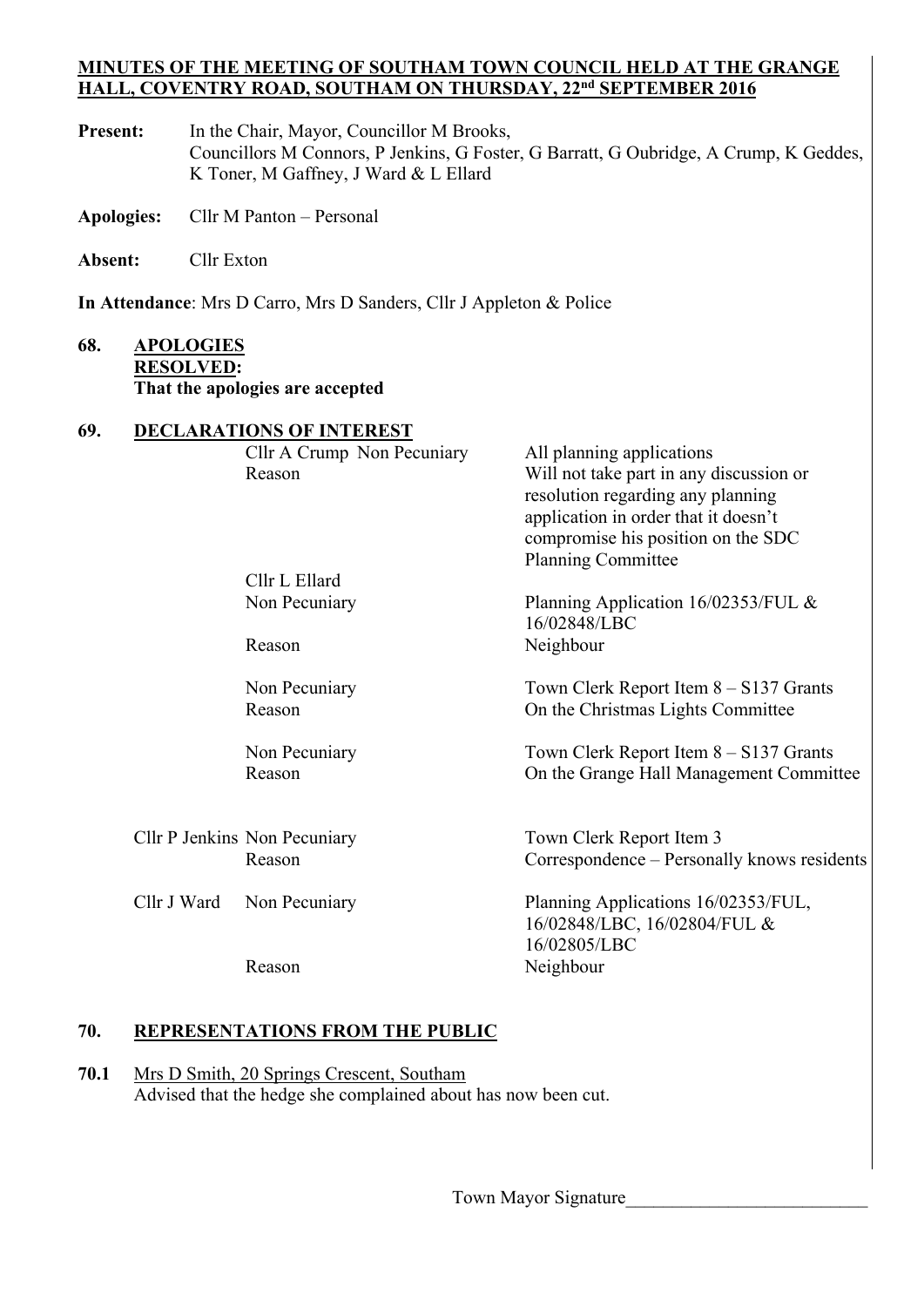# **71. MINUTES OF THE PREVIOUS MEETING RESOLVED:**

**i)That the minutes of the meeting held on Thursday 28th July 2016, having previously been circulated, be confirmed and signed by the Mayor** 

**ii)That the minutes of the Summer Recess meeting held on Thursday 18th August 2016 be noted** 

### **72. POLICE**

Advised the following:

- Community Forum priorities are Speeding, Parking around schools & Rural Crime Patrols
- Burglaries on the industrial estate and surrounding villages
- Car Seat Check initiative on  $15<sup>th</sup>$  October 2016

# **RESOLVED:**

**That the Town Council will write to Inspector Julia Brealey requesting an ANPR vehicle to patrol the main arterial routes in order to support the Southam SNT team in catching criminals** 

# **73. ACCOUNTS FOR PAYMENT**

 Invoices were available at the meeting for inspection **RESOLVED:** 

- **i) That the payment of accounts dated August 2016, totalling £17,589.40 (details attached) be noted.**
- **ii) That the payment of accounts dated September 2016, totalling £6560.23 (details attached) be authorised**

# **Cllr A Crump left the room**

# **74. APPLICATIONS FOR PLANNING PERMISSION**

- **74.1** i) Council considered the applications for planning permission detailed on the schedule dated September 2016 upon which the Town Council had been consulted by Stratford District Council. (details attached)
- **74.2** ii) Planning Application decisions dated September 2016 **Noted**
- **74.3** iii) Planning Committee Meeting Dates **Noted**

### **Cllr A Crump returned to the meeting Dist. Cllr T Bromwich arrived at the meeting**

# **75. TOWN CLERK'S REPORT**

# **75.1 PUBLIC REPRESENTATIONS**

No response necessary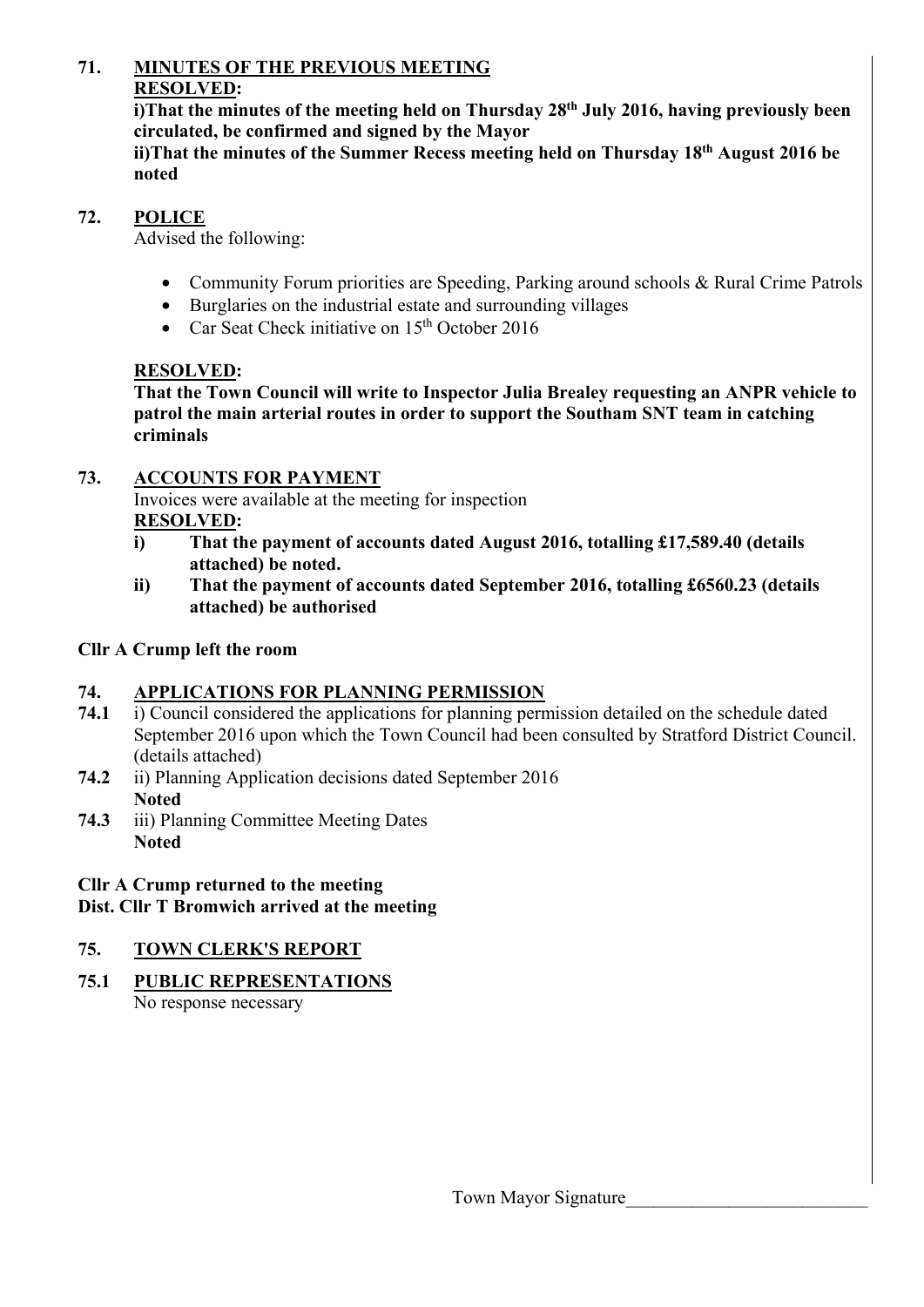# **75.2 DAVENTRY ROAD ROUNDABOUT**

Members considered correspondence relating to the maintenance of the Daventry Road Roundabout as a result of the Town Clerk writing to B Line Plant Hire to ascertain whether they were sponsoring the roundabout and being advised that they do through Immediate Solutions. B Line were understandably not very happy about the lack of maintenance. Warwickshire County Council were also very unhappy that the Town Council contacted B-Line.

# **RESOLVED:**

 **To write to WCC advising that the Council is deeply unhappy about their sponsorship scheme, does that sponsor know what they are paying for? what percentage of the sponsorship money is spent on the roundabout? Would have expected WCC to use this sponsor as a beacon to attract other sponsors as what is happening at the moment seems to be counterproductive.** 

### **75.3 WARWICKSHIRE COUNTY COUNCIL – PROPOSED CHANGES TO BUS SERVICE 65/66**

Members considered correspondence from WCC, who have advised that Stagecoach who currently operate bus services  $65/66$ , will no longer be able to run the services after  $17<sup>th</sup>$  December 2016, due to the fact that they are no longer viable. The result of which will be that WCC will no longer be able to provide sections of the service operating from Southam to Banbury and Napton to Daventry.

# **RESOLVED;**

 **To respond to the consultation as follows:** 

- **Have WCC not obtained funding from housing developers in Southam and the surrounding villages to support these vital services?**
- **Southam and Napton will grow in population due to housing developments currently taking place and planning applications that have been granted, therefore it is highly likely that the services will become viable?**
- **Any changes that are made must not affect residents travelling from Southam to Trinity School, it is imperative that a bus continues to drop and pick up outside the school.**

#### **75.4. NEIGHBOUHOOD PLAN STEERING COMMITTEE RESOLVED: That Cllr Toner replaces Cllr Exton on the Committee**

#### **75.5 WARWICKSHIRE LOCAL COUNCILS' CHARTER RESOLVED: To adopt the charter**

### **75.6 TITHE LODGE - SOUTHAM** Members considered correspondence from a resident regarding Tithe Lodge  **Noted**

- **75.7 QUARTERLY BUDGET REVIEW Noted**
- **75.8 S137 GRANT APPLICATIONS RESOLVED: John Turner Festival – awarded £260 VASA – awarded £1000 Southam Christmas Lights Association - awarded £1504 The Grange Hall Management Committee – awarded £590**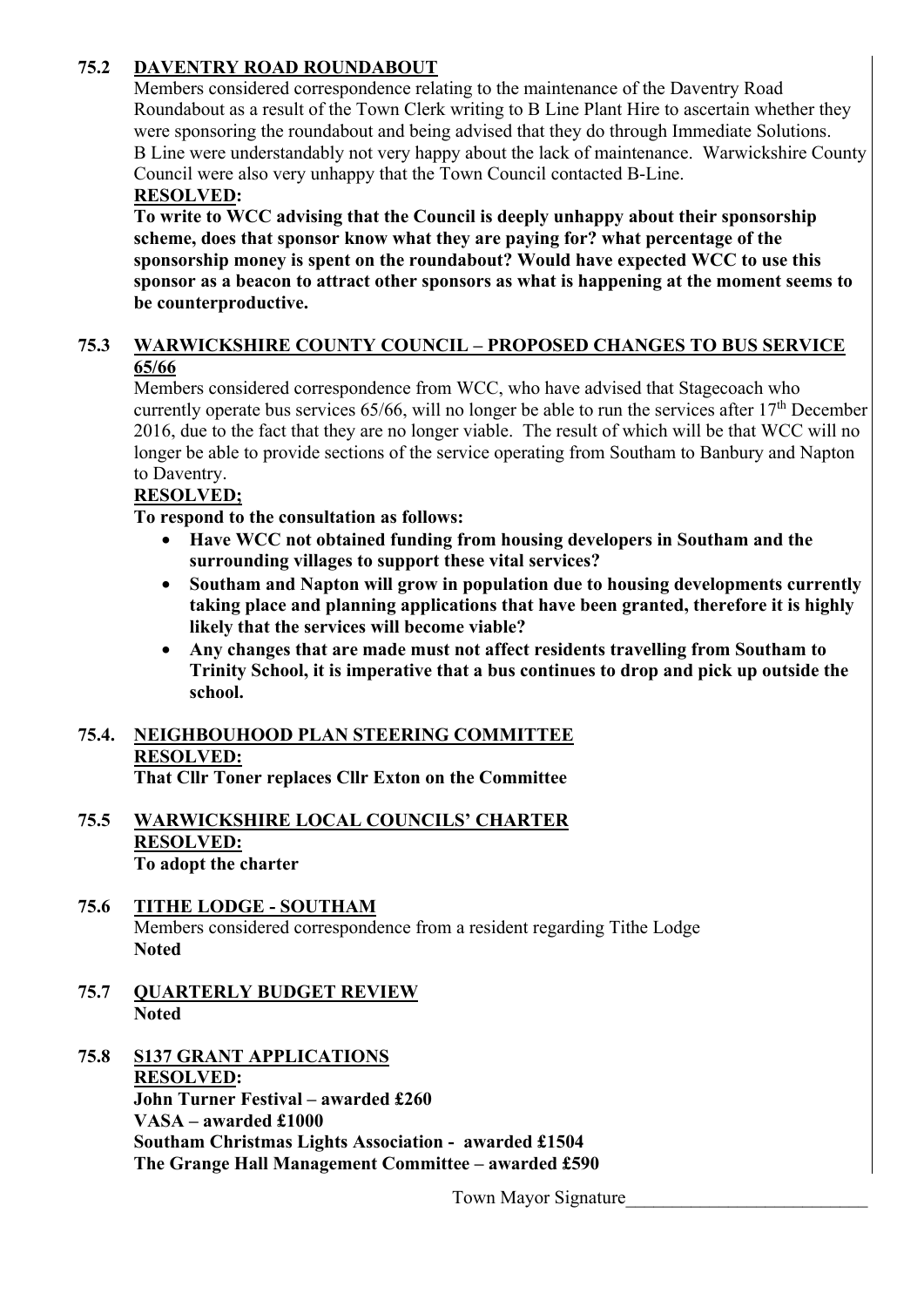**Southam in Bloom – awarded £950 Southam Civic Ideas Forum – awarded £1000 (for printing costs only) Southam Church and Community Project – To defer the application and request more information** 

- **75.9 COUNCIL MEETING DATES ENV DATES Noted**
- **76. CORRESPONDENCE None**

# **WORKING PARTY REPORTS**

# **77. ENV WORKING PARTY REPORT – 9TH OCTOBER 2016**

# **77.1 Orbit Homes – Land behind the Shell Garage**

Anthony Holt from Orbit attended the meeting to present the Reserved Matters detail concerning the application granted last year. The number of dwellings has been revised down to 45 comprising 1 bedroom flats and 2 and 3 bedroom houses mixed rental, shared and market and now with a play area. The issue of pedestrian access past the Shell Garage entrance is still to be resolved with Highways.

# **77.2 Item 2 – Glenn Cooper – Charity Outdoor Bootcamp**

Mr Cooper attended the meeting at the councils` invitation to provide more information for his initiative to run outdoor boot camp sessions in Park Lane. He is a personal trainer in Coventry looking to set up a fitness gym in Southam and would like to offer bi-weekly exercise and fitness sessions to all residents who would like to participate preferably on a grassed area. Mr Cooper will charge no fee for the sessions but will invite participants to make charitable donations via a Facebook group site, possibly to the JJ Memorial Fund or Warwickshire Air Ambulance. He anticipates the sessions to last no longer than 1 hour; no music will be involved and he has appropriate insurance.

### **RESOLVED:**

 **i)That authorisation is granted for a trial period of 3-months ii) That the charity should be the Mayor's Charities** 

# **77.3 Joel Essex – Barwood Developers, proposal Welsh Road West**

Joel Essex and representatives from their environmental team attended to run through the material for the public consultation to be held on the  $15<sup>th</sup>$  September at Tithe Lodge. The intention was to provide a pre-view and gauge the councils` response to changes made, predominately to the proposed "Riverside Park" area to the South of the plot. Councillors were invited to question and comment. A number of concerns were raised.

# **77.4 Orbit Meeting re: Parking Issues Welsh Road West and Mill Crescent areas.**

Councillor Brooks provided background detail on his meeting with Councillor Bromwich and Sophie Fitzhugh (Orbit Area Community Manager). Initially this meeting was to discuss green space and external maintenance but moved on to resident parking issues. Councillor Brooks made the suggestion that the triangular piece of land outside the Welsh Road West Orbit bungalows was not doing much and could be utilised for parking spaces for the residents who currently park their vehicles on the road. It`s understood however that this piece of land has now been adopted by the County Council. Orbit provided maps showing green areas on and around Mill Crescent that they would be prepared to sell sections of to the town or district council that could be converted to parking spaces for residents of both areas. Councillors gave this due consideration but agreed the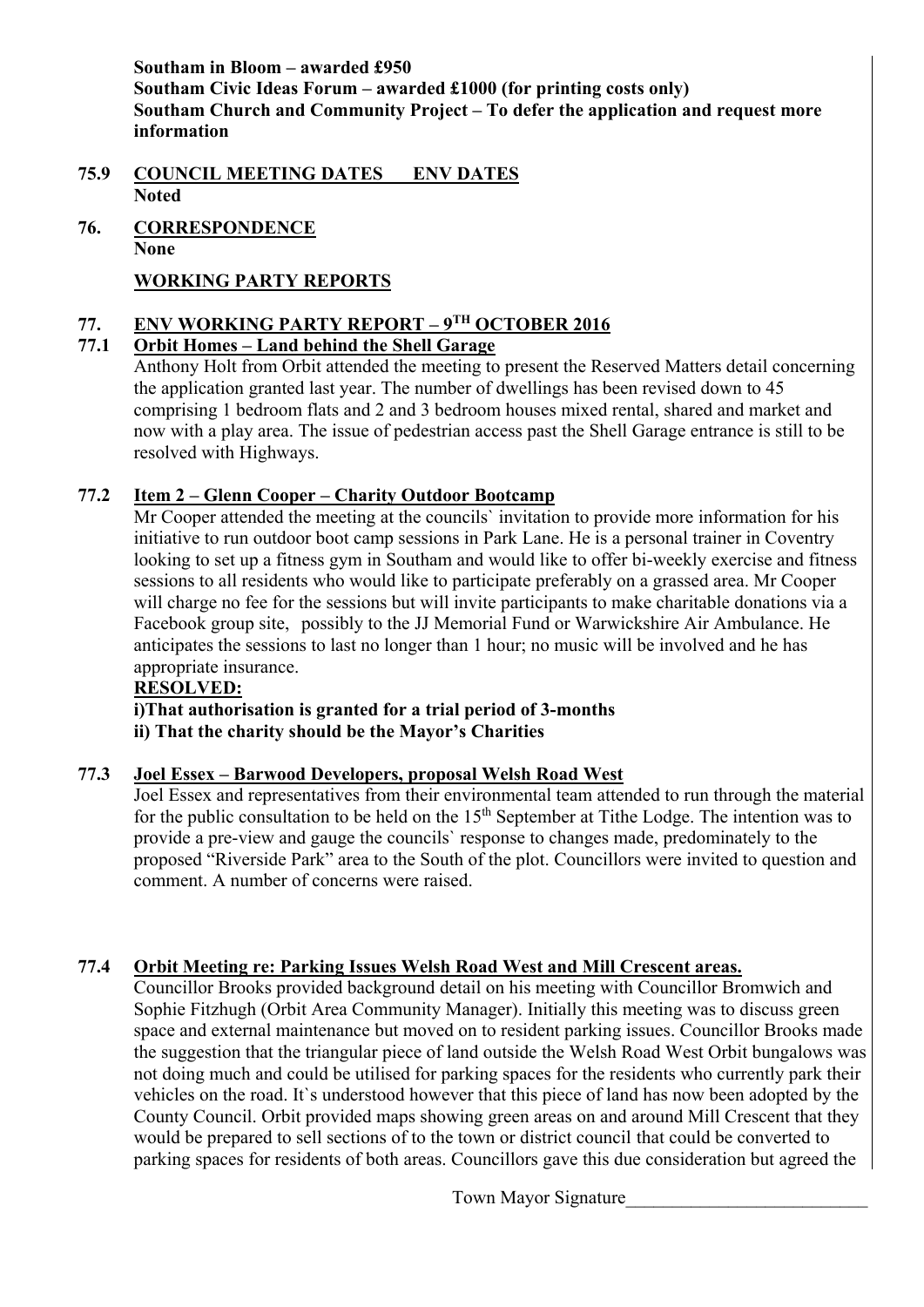potential cost to benefit ratio may be too high given there were more pressing general issues regarding traffic flow on Welsh Road West and College drop off to be resolved.

### **RESOLVED:**

 **This item to be shelved pending the outcome of the councils ongoing infrastructure improvement discussions with both County and District Councils.**

### **77.5 Nominations for UK National Honours**

Councillor Brooks provided more detail on the initiative being driven by the Lord Lieutenant of Warwickshire Tim Cox, encouraging local Councils in Warwickshire to make nominations for honours in the Queens list. Warwickshire is one of several counties who make the fewest nominations based on population density statistics. It takes on average between 12 and 18 months for a nomination to get through the committee process to the offer stage so any nomination we make would likely be for the 2018 list.

### **RESOLVED:**

**All Councillors to give some thought for possible worthy Southam candidates and advise Councillor Brooks accordingly.** 

### **77.6 Right of Way (ROW) footpaths**

Members considered the documentation provided by the ROW team on how the Volunteer ROW Groups work. Volunteer teams are strictly governed, based on logged database reports that lead to the issue of job sheets. The Maintenance and Enforcement officer then works with, assigns and supervises the volunteers group in accordance with on-site risk assessments. All materials and tools are provided. Its` understood there are more than forty such groups operating within the County.

#### **RESOLVED:**

**That Councillors Brooks and Ellard investigate if there is an appetite in the town to form a volunteer group, initially through contact with Southam 1st and other community organisations.** 

### **77.7 Shepherds Hill Fence**

Members considered the report concerning the state of the fencing surrounding the Shepherds Hill Play Area which is now in urgent need of replacement and is in some parts dangerous. A quote has been received from an approved contractor known to the council which is comparable with others sought.

#### **RESOLVED:**

**That this work be authorised in accordance with the quote received at a cost of £3826 from Ear Marked Reserve – Repairs, Inspections & Replacements** 

### **77.8 Property Marking**

Following funding received from the Warwickshire Police and Crime Commissioner Stratford District Councils` Rural Crime department have created a Property Marking Pack, free to Parish Councils on application for residents to use or to host property marking events. Councillors were of the opinion given the pack was free this would be a worthwhile initiative for the council to drive.

#### **RESOLVED:**

 **That the Council apply for a pack and discuss how best to utilise it.** 

### **77.9 Planning Applications**

Members considered 5 planning applications no pecuniary or non-pecuniary interests were declared.

### **16/02738/TREE – 6 Warwick Road -**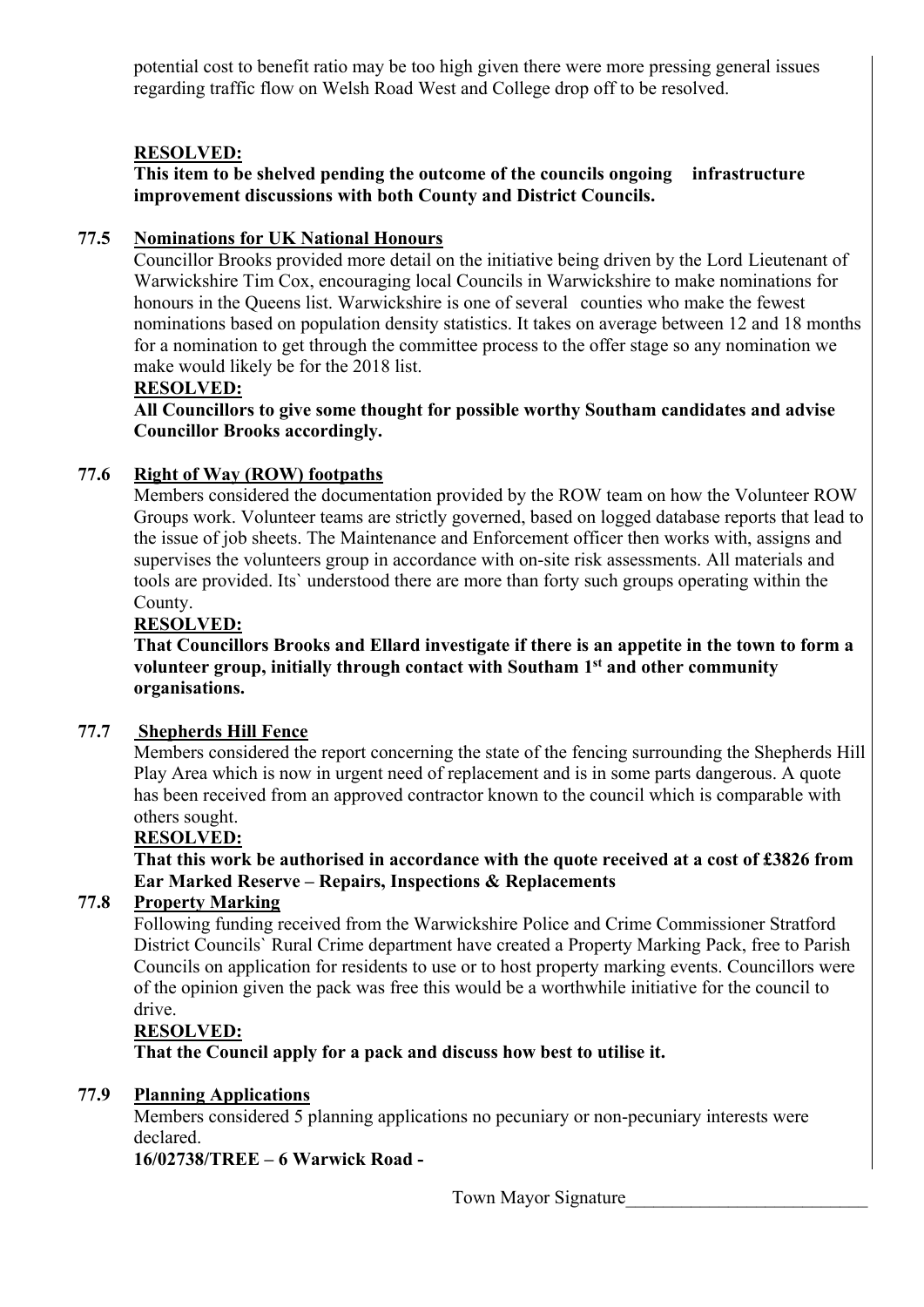**RESOLVED: - to be referred to the tree specialist.** 

 **16/02205/LBC - Old Coach House, Kineton Road RESOLVED: – to be referred to Heritage for consent.** 

 **16/02204/FUL - As above, rebuild. RESOLVED: - No representation provided listed building consent is granted.** 

 **16/02576/FUL - 16 Abbey Lane (retrospective). RESOLVED: - No representation** 

 **16/02573/FUL - Ravenswood House, Coventry Road RESOLVED: - No representation** 

# **77.10 Parish Pound Planning Application**

Members considered the advice put forward by Allen Construction Consultancy concerning the Pendike Street application. It's understood there are still Highways issues to be resolved but now also policy dictates on the number of vehicle parking spaces per dwelling that should be allowed. The debate centred around whether to find a compromise or change the plan to provide 1x 3 (possibly 4) bedroom property.

#### **RESOLVED:**

**That the Council takes the consultants advice to revise the plan to provide for a single dwelling.** 

#### **78. REPORT ON A MEETING OF THE MARKET WORKING PARTY HELD ON 26TH JUNE 2016**

#### **78.1 What is the current situation with the lease between SDC and Sketts for the Tuesday market?**

A: Pat informed councillors that Sketts currently lease the upper end of Wood Street Car Park, this is not through a market contract but simply through a lease of the land.

### **What advice would Pat give us in order to improve the current situation with Southam market?**

A: Pat advised councillors to have an informal discussion with Sketts through a meeting of the working party with a view to giving them a period whereby we can cooperate with them in order to improve footfall etc by for example increasing local advertisement and that if we see reason to do so (after a six month period with clear guidelines given to Sketts – to be organised by the working party beforehand) may then go onto setting up our own market through creating a Markets Policy and putting a contract out to tender. This would of course not stop Sketts from continuing their own market. She also spoke about the need for consultation of residents so that the Council has a mandate to create its own market.

### **RESOLVED:**

**To invite Sketts to a working party meeting to discuss what can be done to improve the market within a period of six months** 

# **79. SOUTHAM CHRISTMAS LIGHTS ASSOCIATION – 5TH SEPTEMBER 2016 MINUTES**

 **Noted**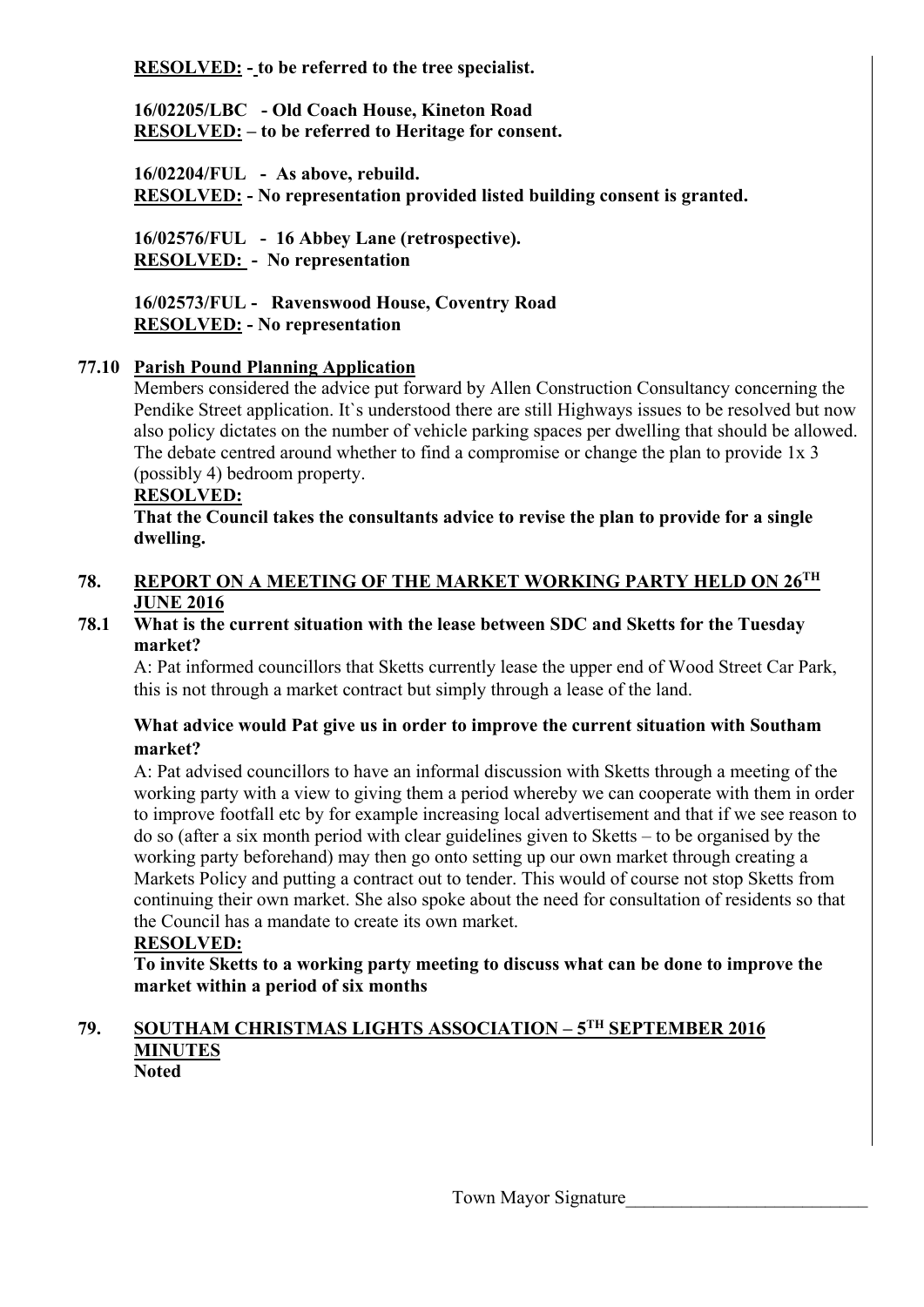- **80. REPORT ON A MEETING OF THE GRANGE HALL STEWARDS HELD ON 6TH SEPTEMBER 2016**
- **80.1 APOLOGIES FOR ABSENCE Cllr M Brooks 80.2 CHAIRMAN RESOLVED: That Cllr M Connors is duly elected as Chairman**
- **80.3 MINUTES OF PREVIOUS MEETING RESOLVED: that the minutes of the meeting held on 2nd October 2013, having been previously circulated, be confirmed as a true record of proceedings**

**80.4 MATTERS ARISING FROM THE MINUTES i)MAINTENANCE SERVICE**  Stewards were advised that the 'Condition Survey' has not been carried out. **RESOLVED: That Tony Perks will take the necessary action 80.5. GRANGE HALL MANAGEMENT COMMITTEE - ACCOUNTS YEAR ENDED 31ST**

- **MARCH 2016 RESOLVED:**  Stewards were satisfied with the accounts
- **80.6 THE GRANGE HALL BANK RECONCILIATION RESOLVED: That a 3-month forecast report is produced**
- **80.7 GRANGE HALL MANAGEMENT COMMITTEE**

 The Stewards were advised that since the last Stewards meeting the committee has struggled for members and continues to do so and it has been difficult financially.

### **RESOLVED:**

**At the next meeting the Stewards would like a report from the Committee as to what is being done to promote and market the hall in order to increase ad hoc bookings as well as regular hirings, to encourage committee membership and to have more successful shows/concerts.** 

**80.8 NEXT MEETING Thursday 2nd February 2017 – 6.00 pm** 

# **80.9 RESOLVED:**

**That the Grange Hall/Grange Hall Management Committee is an item on the next ENV agenda** 

**81. MEMBERS ITEM – CLLR S EXTON HS2** 

> As the construction of HS2 is looking ever more likely, it would be of great benefit to the Southam community if we had as much information as possible with regards to the impact of construction, the potential mitigation benefits available to the town, and how to get the maximum possible benefits from the HS2 construction.

For that reason, I propose the following members item:

 The invitation of Lydia Smith (Community Engagement Manager) to the next possible ENV meeting. It would also be good to invite the Southam Area Action Group (SAAG) to this if possible.

 If it is not possible for her to attend one of the next 2 ENV meetings I propose that we arrange a time outside of this, and for councillors to attend where possible.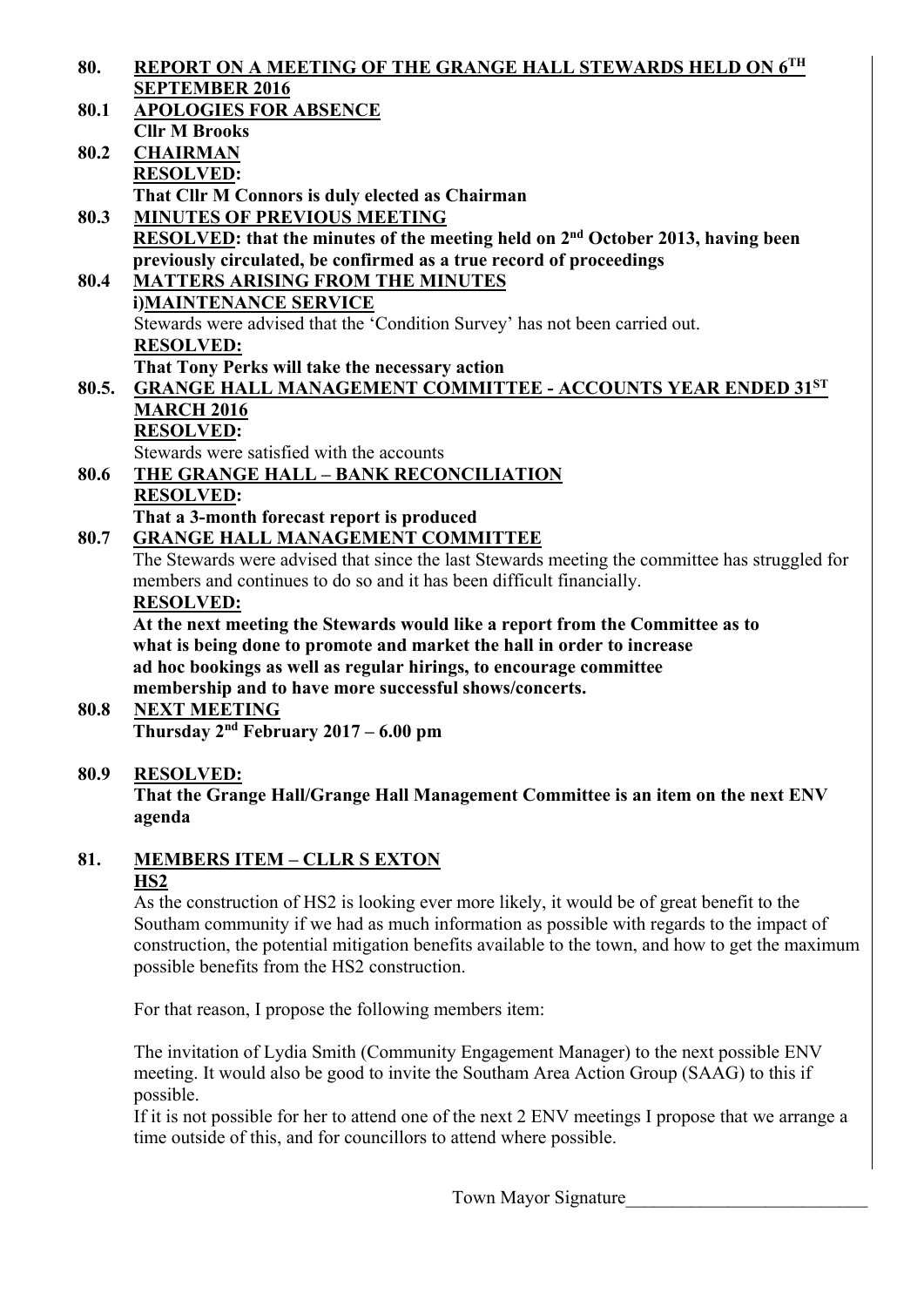### **RESOLVED:**

 **To invite Lydia Smith (Community Engagement Manager) and Gareth Epps (The Independent HS2 Construction Commissioner) to an ENV meeting and to also invite a representative from SAAG and Mr B Thomas (Town Council Roll B Agent)** 

### **82. INFORMATION FROM COUNTY AND DISTRICT COUNCILLORS**

Cllr Appleton advised the following:

- That there is a Community Building Capital Fund Grant and that closing date for applications is 16th December 2016
- Correspondence from Mr Gulliver regarding parking in Welsh Road West
- Grammar Schools Does envisage great resistance from WCC
- HS2

Cllr Bromwich advised the following:

- Discussed the Barwood Application that will be submitted shortly
- Core Strategy that SDC have been looking at strategic sites for the 20% buffer and that Southam is not being considered
- That although the committee rejected the proposal for a Southam Committee it's been suggested to have an informal committee with WCC, SDC & STC in order to draw up a wish list of what S106 monies should be spent on.

### **RESOLVED:**

### **That the Town Council do want to be involved in such a meeting, that Cllr Bromwich will organise it and the meeting will be held at the Grange Hall.**

Cllr Bromwich submitted a report and in addition to what is stated above is seeking Mill Hill Ward members to inspect the Mill Hill area in order to put pressure on Orbit to maintain their areas.

#### **RESOLVED: That Cllr Brooks attends such a meeting.**

# **83. EXCLUSION OF THE PUBLIC FROM THE MEETING**

It was moved and

**RESOLVED: that pursuant to Section 1(2) of the Public Bodies (Admission to Meetings) Act 1960 the public be excluded from the meeting because publicity would be prejudicial to the public interest by reason of the confidential nature of the business to be transacted** 

#### **84. STAFF SALARIES AND PAYMENT FOR SERVICES RESOLVED: To note the payment of staff salaries dated August 2016 To authorise the payment of staff salaries dated September 2016**

# **85. FOOTWAY LIGHTING INSURANCE CLAIM**

Members were updated on the situation

### **Meeting closed at 10.10 pm**

Planning August Recess Meeting 2016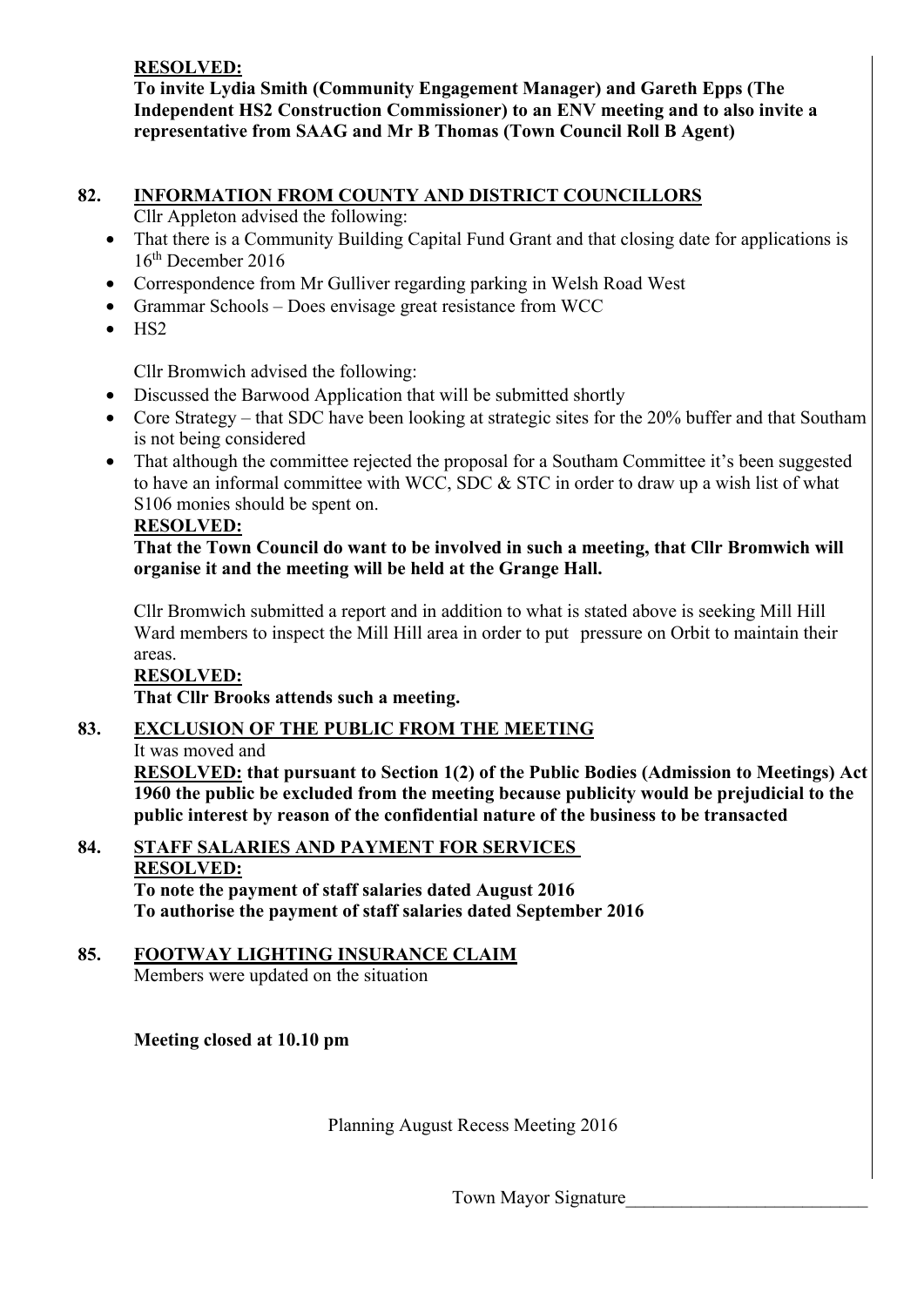| <b>APPLICATION NO.</b>       | <b>APPLICANT</b> | <b>SITE</b>                   | <b>PROPOSAL</b>                                      | <b>OBSERVATION</b>  | Additional Information and link to |
|------------------------------|------------------|-------------------------------|------------------------------------------------------|---------------------|------------------------------------|
|                              | <b>NAME</b>      |                               |                                                      | <b>DATE/COMMENT</b> | application                        |
|                              |                  |                               |                                                      |                     |                                    |
|                              |                  |                               |                                                      |                     |                                    |
|                              |                  |                               |                                                      |                     |                                    |
|                              |                  |                               |                                                      |                     |                                    |
|                              |                  | Cuttle Beck, 22 Banbury Road, |                                                      | 30th August         | Refer to the Arboricultural        |
| 16/02552/TREE Mrs Gloria Fox |                  | Southam CV47 1HL              | G1 Poplar x 3:fell - T1:Bramley Apple:fell           | 2016                | Officer                            |
|                              |                  |                               |                                                      |                     |                                    |
|                              |                  |                               |                                                      |                     |                                    |
|                              |                  |                               |                                                      |                     |                                    |
|                              |                  |                               |                                                      |                     |                                    |
|                              | The Highways     | Coventry Road DNS, Coventry   |                                                      | 24th August         |                                    |
| 16/02281/TEL56 Dept          |                  | Road, Southam                 | Proposed 4G upgrade to existing equipment            | 2016                | No representations                 |
|                              |                  |                               |                                                      |                     |                                    |
|                              |                  |                               |                                                      |                     |                                    |
|                              |                  |                               |                                                      |                     |                                    |
|                              |                  |                               |                                                      |                     |                                    |
|                              |                  |                               |                                                      |                     |                                    |
|                              | Mr G & Mrs J     | 10 Orchard Way, Southam       | Single storey side/rear extension roof alteration to | 24th August         |                                    |
| 16/02336/FUL                 | Aratoon          | CV47 1EG                      | front porch                                          | 2016                | No representations                 |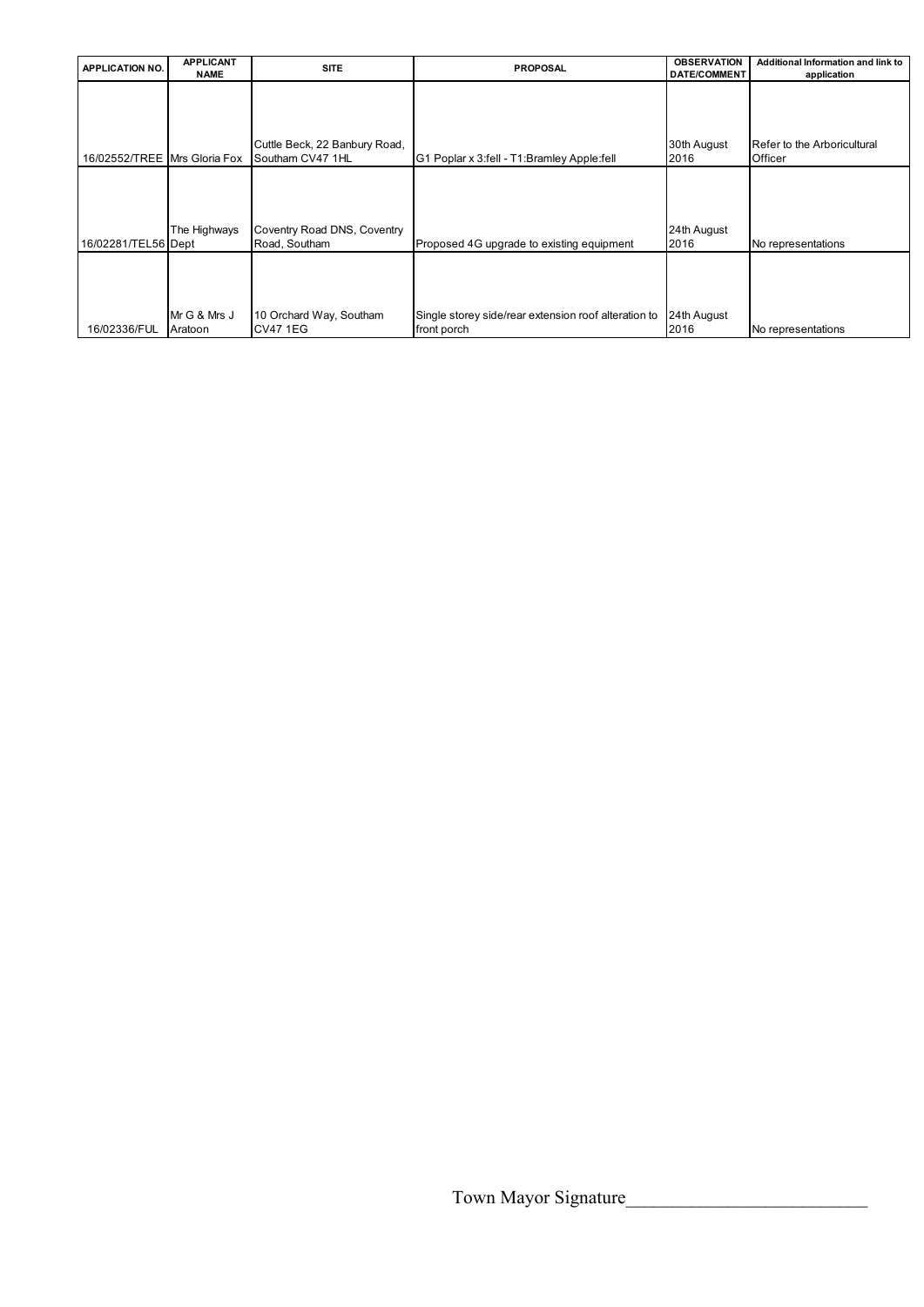| SOUTHAM TOWN COUNCIL - SEPTEMBER MEETING 2016 |                                    |                                                                 |                                                                                                                                                                                      |                           |                                                                                                                                                                                                                          |  |  |
|-----------------------------------------------|------------------------------------|-----------------------------------------------------------------|--------------------------------------------------------------------------------------------------------------------------------------------------------------------------------------|---------------------------|--------------------------------------------------------------------------------------------------------------------------------------------------------------------------------------------------------------------------|--|--|
| <b>APPLICATION NO.</b>                        | <b>APPLICANT</b>                   | <b>SITE</b>                                                     | <b>PROPOSAL</b>                                                                                                                                                                      | <b>OBSERVATION</b>        | Comments                                                                                                                                                                                                                 |  |  |
|                                               | <b>NAME</b>                        |                                                                 |                                                                                                                                                                                      | DATE/COMMENT              |                                                                                                                                                                                                                          |  |  |
| 16/02682/FUL                                  | Mr M Lidgard                       | Annexes to rear of 1 High<br>Street, Southam CV47 0HA           | Change of use of existing annexes to form 2 one<br>bedroom dwellings                                                                                                                 | 26th<br>September<br>2016 | Southam Town Council objects<br>to this application as it<br>considers that with<br>16/02683/FUL it would be over<br>development of the site                                                                             |  |  |
| 16/02683/FUL                                  | Mr M Lidgard                       | Outbuilding to rear of 1 High<br>Street, Southam CV47 0HA       | change of use/conversion of outbuildings to a two<br>bedroom dwelling                                                                                                                | 26th<br>September<br>2016 | No representation                                                                                                                                                                                                        |  |  |
| 16/02594/OUT                                  | Mr Joe Ross                        | Holt Farm (Ross) Welsh Road<br>East, Southam, CV47 1NB          | Outline application with all matters reserved, for the September<br>construction of 14 no. commercial units                                                                          | 27th<br>2016              | to this application. There is<br>already of surplus of provision<br>in the area for commercial units<br>and this site in open<br>countryside is not a suitable<br>place for such a development.                          |  |  |
| 16/02709/ADV                                  | Mr Jon-Pall<br><b>Bonnett</b>      | Tesco, Kineton Road Industrial<br>Estate. Kineton Road. Southam | Two free standing dibond signs used to inform<br>passing traffic of the location of Tesco                                                                                            | 30th<br>September<br>2016 | No representation                                                                                                                                                                                                        |  |  |
| 16/02825/FUL                                  | Mr Andrew<br>Beck                  | Poppy Valentine, 13 Welsh<br>Road West, Southam CV47<br>0JN     | Proposed demolition of existing garage and<br>erection of two storey side extension.                                                                                                 | 3rd October<br>2016       | No representation                                                                                                                                                                                                        |  |  |
| 16/02875/FUL                                  | Mr & Mrs J<br>Calliman             | 1 Herdwycke Close, Southam<br><b>CV47 1GW</b>                   | Retrospective erection of boundary wall                                                                                                                                              | 3rd October<br>2016       | No representation                                                                                                                                                                                                        |  |  |
| 16/02353/FUL                                  | Castle Mound<br>Estates Ltd        | Bull Inn, Bull Street, Southam<br><b>CV47 1PQ</b>               | Change of use of ground floor into 2 flats (sub-<br>division of a single flat previously approved by<br>planning reference 14/03058/FUL) together with<br>minor alterations          | 10th October<br>2016      | Southam Town Council objects<br>to this application as it<br>considers that it would be<br>overdevelopment of the site. It<br>would also increase the<br>pressure on parking as there is<br>already insufficient spaces. |  |  |
| 16/02848/LBC                                  | ⊖astle Mound<br><b>Estates Ltd</b> | Bull Inn, Bull Street, Southam<br><b>CV47 1PQ</b>               | Alterations to approved scheme for change of use<br>of ground floor into 2 flats(sub-division of<br>previously approved single flat) with minor internal<br>and external alterations | 10th October<br>2016      | Southam Town Council objects<br>to this application as it<br>considers that it would be<br>overdevelopment of the site. It<br>would also increase the<br>pressure on parking which is<br>already insufficient            |  |  |
| 16/02688/FUL                                  | Mr Craig<br>Prestidge              | Tithe Lodge, Little Park,<br>Southam, CV47 0HB                  | Provision of accessible pedestrian ramp, retaining<br>wall and handrail to the entrance from High Street<br>and associated removal of trees.                                         | 30th<br>September<br>2016 | Southam Town Council<br>supports this application.                                                                                                                                                                       |  |  |
| 16/02804/FUL<br>16/02805/LBC                  | Dudley Taylor                      | Pharmacies Ltd 5 Market Hill, Southam                           | Proposed work to facilitate the change of use of<br>former bank to retail (ground floor) and two flats (<br>upper floors) including alterations and amendment<br>to entrance         | 13th October<br>2016      | Southam Town Council objects<br>to this application because of<br>the lack of parking provision.                                                                                                                         |  |  |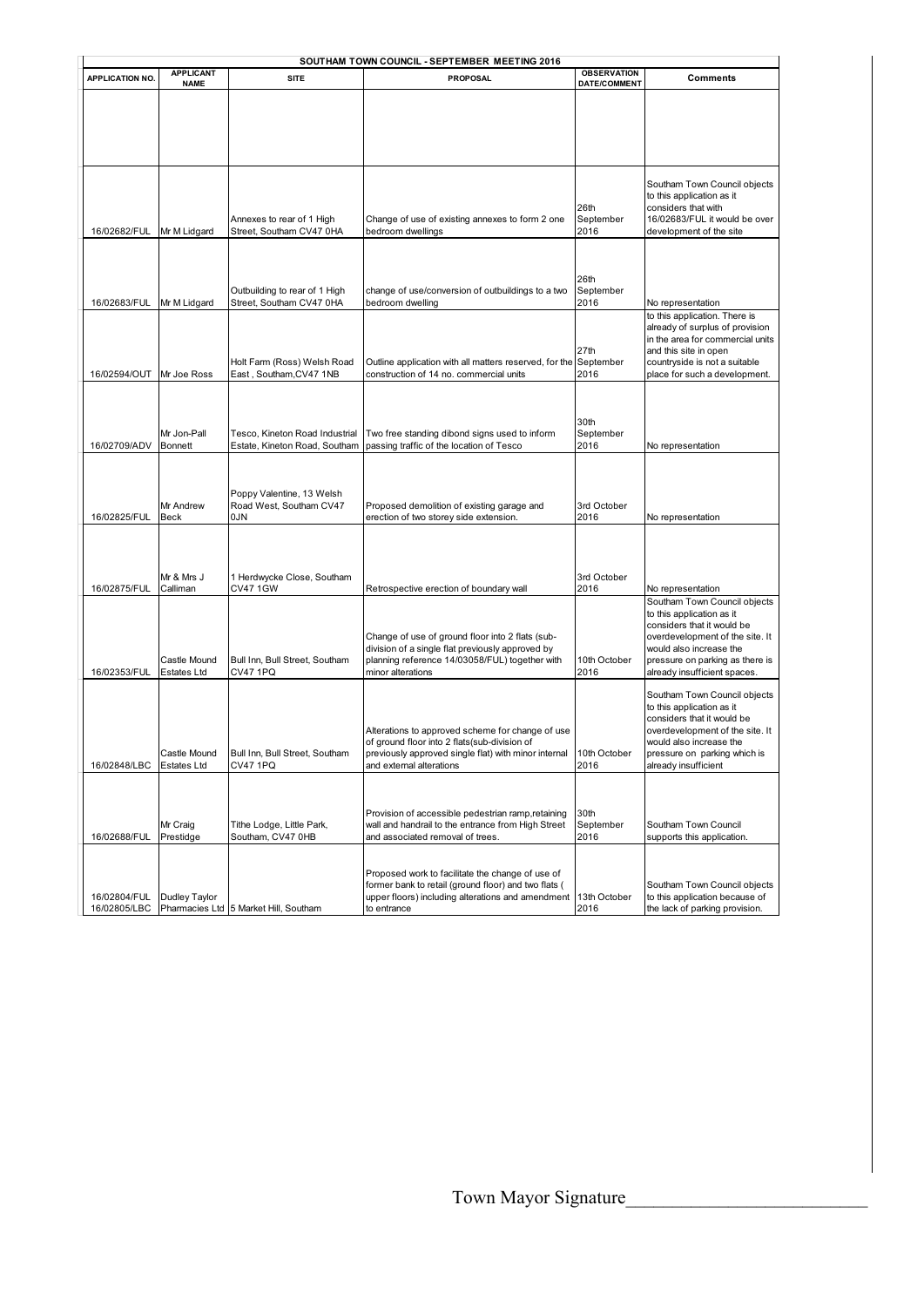|                | <b>Southam Town Council</b>                   |                                                                     |                                                                                                                                                                                                             |                       |                      |                        |  |  |  |
|----------------|-----------------------------------------------|---------------------------------------------------------------------|-------------------------------------------------------------------------------------------------------------------------------------------------------------------------------------------------------------|-----------------------|----------------------|------------------------|--|--|--|
|                | <b>AUGUST 2016 PAYMENTS</b>                   |                                                                     |                                                                                                                                                                                                             |                       |                      |                        |  |  |  |
| No             | Item Budget Payee<br>Line                     |                                                                     | <b>Details</b>                                                                                                                                                                                              | <b>Net Amount VAT</b> | (to be<br>reclaimed) | Gross/Cheque<br>Amount |  |  |  |
| 1              | 20                                            | <b>WALC</b>                                                         | Annual membership subscription                                                                                                                                                                              | 930.00                | 0.00                 | £930.00                |  |  |  |
| $\overline{2}$ | 23                                            | <b>Eastgate Engravers</b>                                           | Engraving of two links on the Mayoral<br>Chain                                                                                                                                                              | 19.50                 | 3.90                 | £23.40                 |  |  |  |
| 3              | 37                                            | <b>HAGS-SMP Ltd</b>                                                 | Painting and maintenance of play<br>equipment at Tollgate Road                                                                                                                                              | 480.00                | 96.00                | £576.00                |  |  |  |
| 4              | 8                                             | Mrs Debbie Carro                                                    | Replacement office chairs x 2 and<br>replacement bell                                                                                                                                                       | 153.99                | 27.20                | £181.19                |  |  |  |
| 5              |                                               | Viking                                                              | Stationery                                                                                                                                                                                                  | 50.24                 | 10.05                | £60.29                 |  |  |  |
| 6              | 46                                            | Limebridge Rural Services Ltd                                       | Grasscutting as per contract visits 8 and 9<br>of 16                                                                                                                                                        | 1904.38               | 380.88               | £2,285.26              |  |  |  |
| $\overline{7}$ | 5                                             | Southam Town<br>Neighbourhood Planning<br><b>Steering Committee</b> | Grant Neighbourhood Planning initial start<br>up costs (Localism Act 2011)                                                                                                                                  | 1500.00               | 0.00                 | £1,500.00              |  |  |  |
| 8              | 8                                             | Inside IT                                                           | Monthly support                                                                                                                                                                                             | 94.50                 | 18.90                | £113.40                |  |  |  |
| 9              | 47                                            | <b>VASA</b>                                                         | July - Volunteer drivers reimbursment                                                                                                                                                                       | 549.60                | 0.00                 | £549.60                |  |  |  |
| 10             | GR GH<br>capital<br>works<br>programme        | Mr D C Ogilvie (trading as<br>Super Dave)                           | Replacement sliding reception window -<br>half of this total to be invoiced to Stratford<br><b>District Council</b>                                                                                         | 950.00                | 0.00                 | £950.00                |  |  |  |
|                | 37                                            | 11 ER, 39, 30, Mr Richard Carro                                     | August contract, Holywell strimming, River<br>Stowe rubbish, Park Lane zip wire,<br>Riverside Walk additional litter pick &<br>removal of broken glass                                                      | 736.46                | 0.00                 | £736.46                |  |  |  |
| 12             | 28                                            | <b>Blythe Liggins</b>                                               | Legal and Estate Agents Fees purchase<br>option                                                                                                                                                             | £4,200.00             | £0.00                | £4,200.00              |  |  |  |
| 13             | 34                                            | <b>Stratford on Avon District</b><br>Council                        | CCTV contribrution 2016/2017                                                                                                                                                                                | £3,852.00             | £0.00                | £3,852.00              |  |  |  |
| 14             | 8                                             | <b>Information Commissioner</b>                                     | Data protection renewal registration                                                                                                                                                                        | £35.00                | £0.00                | £35.00                 |  |  |  |
| 15             | 6                                             | <b>BT Payment Services Ltd</b>                                      | Three numbers plus featureline service                                                                                                                                                                      | £372.34               | £74.46               | £446.80                |  |  |  |
| 16             | <b>ER</b> GH<br>Capital<br>Works<br>Programme | <b>Adrian Sparkes</b>                                               | To replace the existing fluroescent tube<br>fittings with energy efficient LED panel<br>lights in day light light output in<br>Foyer/Council Chamber - half to be<br>invoiced to Stratford District Council | £1,150.00             | £0.00                | £1,150.00              |  |  |  |
|                |                                               |                                                                     |                                                                                                                                                                                                             |                       |                      |                        |  |  |  |
|                |                                               |                                                                     | <b>TOTALS</b>                                                                                                                                                                                               | 16978.01              | 611.39               | £17,589.40             |  |  |  |
|                |                                               |                                                                     |                                                                                                                                                                                                             |                       |                      |                        |  |  |  |